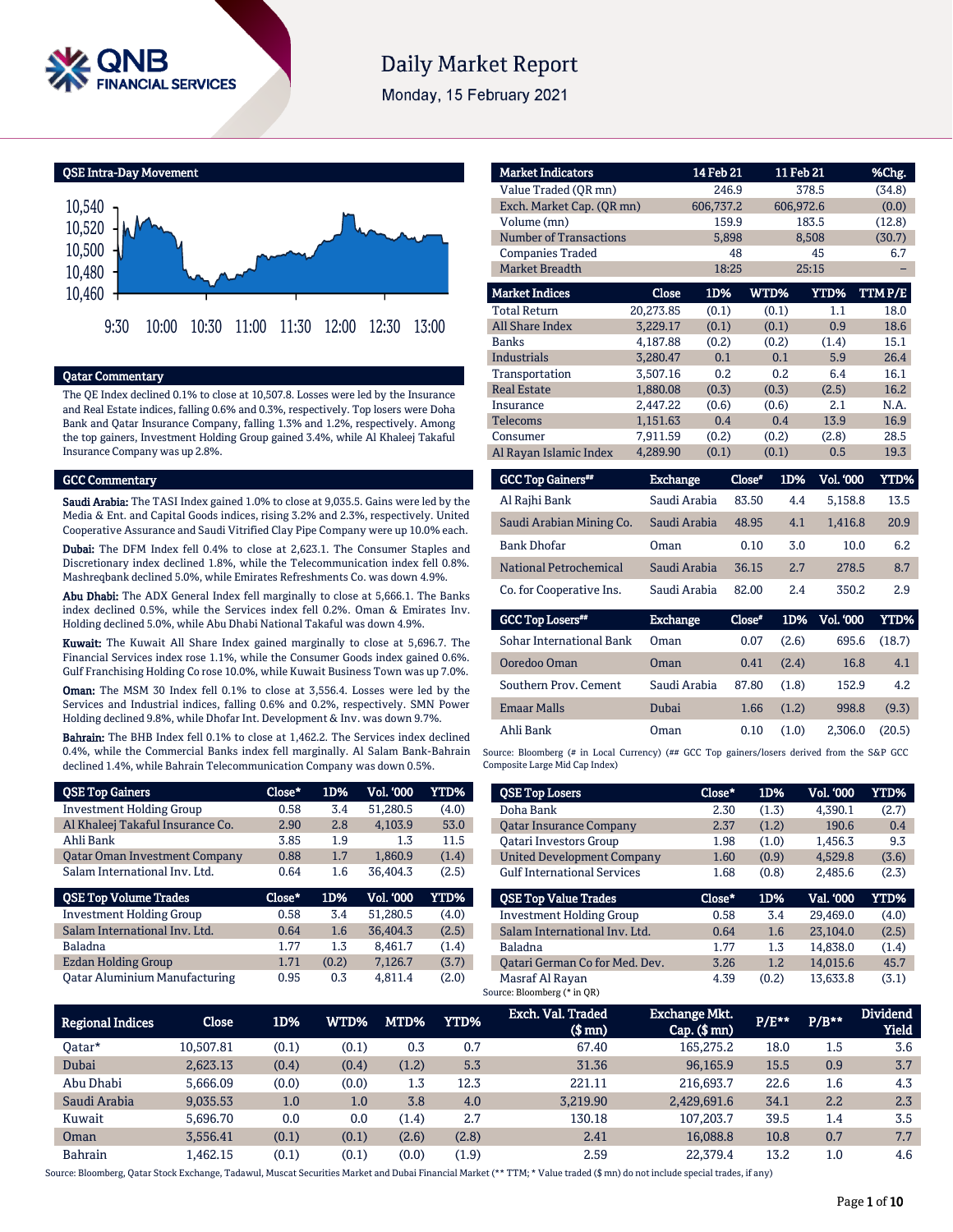#### Qatar Market Commentary

- The QE Index declined 0.1% to close at 10,507.8. The Insurance and Real Estate indices led the losses. The index fell on the back of selling pressure from Qatari and GCC shareholders despite buying support from Arab and Foreigners shareholders.
- Doha Bank and Qatar Insurance Company were the top losers, falling 1.3% and 1.2%, respectively. Among the top gainers, Investment Holding Group gained 3.4%, while Al Khaleej Takaful Insurance Company was up 2.8%.
- Volume of shares traded on Sunday fell by 12.8% to 159.9mn from 183.5mn on Thursday. Further, as compared to the 30-day moving average of 180.4mn, volume for the day was 11.4% lower. Investment Holding Group and Salam International Investment Limited were the most active stocks, contributing 32.1% and 22.8% to the total volume, respectively.

| <b>Overall Activity</b>        | Buy %* | Sell %* | Net (QR)        |
|--------------------------------|--------|---------|-----------------|
| Qatari Individuals             | 50.54% | 52.62%  | (5, 152, 071.5) |
| <b>Oatari Institutions</b>     | 19.77% | 19.37%  | 984,611.3       |
| Oatari                         | 70.31% | 71.99%  | (4, 167, 460.3) |
| <b>GCC</b> Individuals         | 0.61%  | 0.71%   | (250, 456.4)    |
| <b>GCC</b> Institutions        | 1.96%  | 3.41%   | (3,578,422.5)   |
| <b>GCC</b>                     | 2.57%  | 4.12%   | (3,828,878.8)   |
| Arab Individuals               | 14.09% | 13.57%  | 1,284,985.8     |
| <b>Arab Institutions</b>       | 0.04%  |         | 94,150.0        |
| Arab                           | 14.12% | 13.57%  | 1,379,135.8     |
| Foreigners Individuals         | 4.00%  | 5.07%   | (2,617,764.2)   |
| <b>Foreigners Institutions</b> | 9.00%  | 5.26%   | 9,234,967.5     |
| <b>Foreigners</b>              | 13.00% | 10.32%  | 6,617,203.3     |

Source: Qatar Stock Exchange (\*as a % of traded value)

#### Earnings Releases and Earnings Calendar

#### Earnings Releases

| <b>Company</b>                              | <b>Market</b> | Currency   | Revenue (mn)<br><b>4Q2020</b> | % Change<br>YoY | <b>Operating Profit</b><br>(mn) 402020 | % Change<br>YoY | Net Profit<br>(mn) 4Q2020 | % Change<br>YoY |
|---------------------------------------------|---------------|------------|-------------------------------|-----------------|----------------------------------------|-----------------|---------------------------|-----------------|
| Thob Al Aseel Co.*                          | Saudi Arabia  | <b>SR</b>  | 527.3                         | 10.5%           | 99.1                                   | 3.3%            | 82.4                      | 2.5%            |
| Yanbu Cement Co.*                           | Saudi Arabia  | <b>SR</b>  | 940.0                         | $-3.7%$         | 300.6                                  | 7.0%            | 281.0                     | 9.0%            |
| Shuaa Capital*                              | Dubai         | <b>AED</b> | 285.4                         | 2.7%            | (15.2)                                 | N/A             | 124.5                     | 165.9%          |
| <b>EM Takaful Emarat*</b>                   | Dubai         | <b>AED</b> | 614.3                         | 1.3%            | 80.9                                   | 4.3%            | (14.8)                    | N/A             |
| Al Sagr National Insurance Co.*             | Dubai         | <b>AED</b> | 510.8                         | 25.4%           | 31.0                                   | 5.1%            | 3.9                       | $-19.8%$        |
| Emaar Malls*                                | Dubai         | <b>AED</b> | 3,507.6                       | $-24.9%$        | 897.0                                  | $-63.6%$        | 703.6                     | $-69.2%$        |
| Emaar Development*                          | Dubai         | <b>AED</b> | 9,758.3                       | $-23.4%$        |                                        |                 | 1,657.3                   | -38.6%          |
| <b>Emaar Properties*</b>                    | Dubai         | <b>AED</b> | 19,710.5                      | $-19.8%$        | -                                      | -               | 2,617.0                   | $-57.8%$        |
| Dubai Islamic Insurance and<br>Reinsurance* | Dubai         | <b>AED</b> | 229.2                         | $-8.2%$         |                                        |                 | 19.0                      | 117.3%          |
| Gulf General Investments Co.*               | Dubai         | <b>AED</b> | 548.1                         | 2.9%            | -                                      |                 | (48.9)                    | N/A             |
| Islamic Arab Insurance Company*             | Dubai         | <b>AED</b> | 1,167.0                       | 5.5%            | 160.9                                  | $-15.3%$        | 136.1                     | 127.6%          |
| Damac Properties Dubai Co*                  | Dubai         | <b>AED</b> | 4,671.0                       | 6.2%            | (1,148.0)                              | N/A             | (1,039.0)                 | N/A             |
| Abu Dhabi National Oil Co. Fo*              | Abu Dhabi     | <b>AED</b> | 16,132.1                      | $-24.4%$        | 2,596.6                                | 14.9%           | 2,432.4                   | 12.9%           |
| <b>Aldar Properties*</b>                    | Abu Dhabi     | <b>AED</b> | 8,392.0                       | 17.4%           |                                        |                 | 1,932.0                   | 0.4%            |
| Fujairah Building Industries*               | Abu Dhabi     | <b>AED</b> | 190.5                         | $-12.9%$        | 40.2                                   | $-17.7%$        | 40.2                      | $-15.1%$        |
| Emirates Telecom Group Co.*                 | Abu Dhabi     | <b>AED</b> | 51,708.0                      | $-0.9%$         | 13,015.0                               | 10.3%           | 9,027.0                   | 3.8%            |

Source: Company data, DFM, ADX, MSM, TASI, BHB. (\*Financial for FY2020)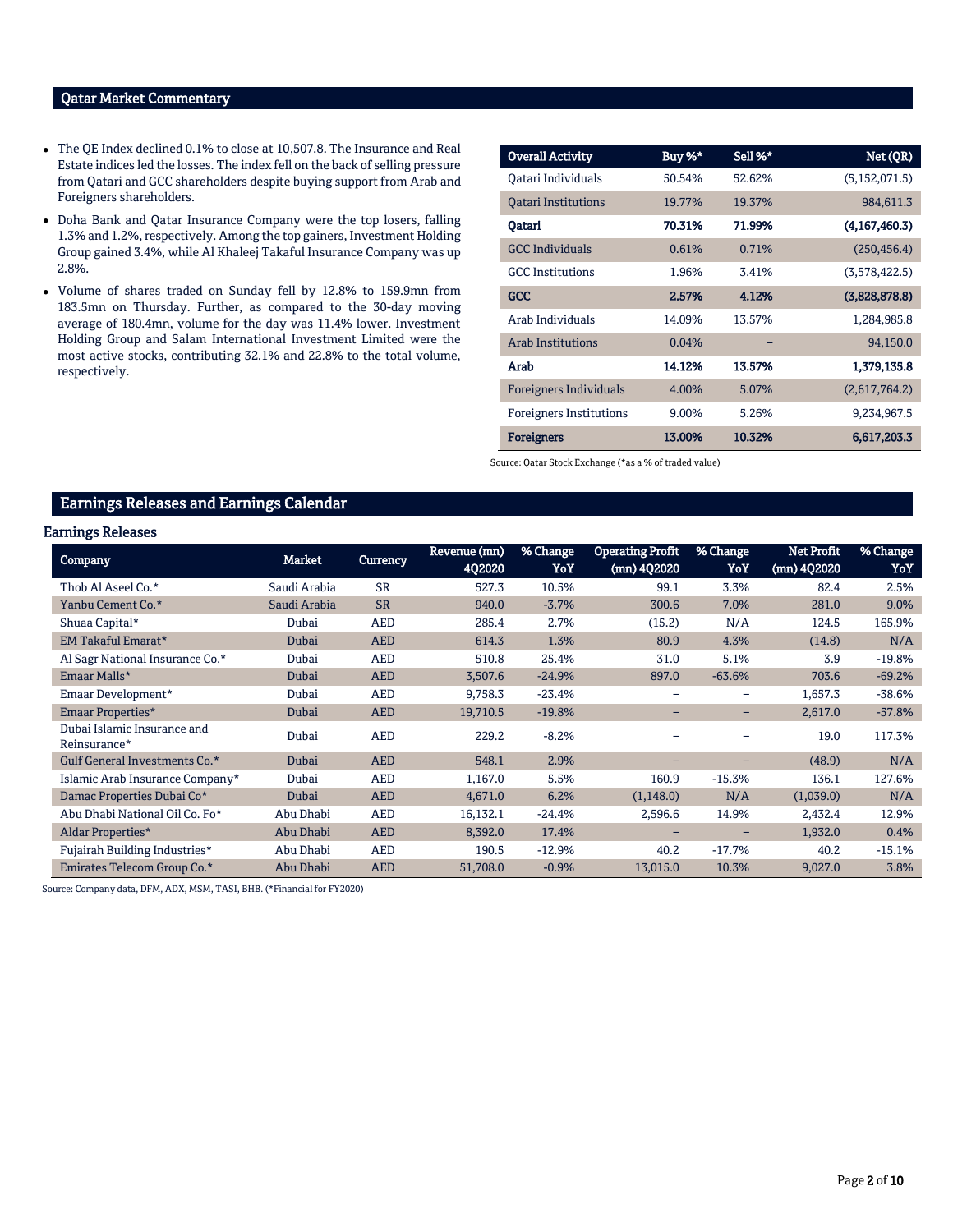| <b>Earnings Calendar</b> |                                                 |                                  |                       |               |
|--------------------------|-------------------------------------------------|----------------------------------|-----------------------|---------------|
| <b>Tickers</b>           | <b>Company Name</b>                             | Date of reporting 4Q2020 results | No. of days remaining | <b>Status</b> |
| <b>BRES</b>              | Barwa Real Estate Company                       | 15-Feb-21                        | 0                     | Due           |
| QLMI                     | <b>OLM Life &amp; Medical Insurance Company</b> | 17-Feb-21                        | $\overline{2}$        | Due           |
| <b>GISS</b>              | <b>Gulf International Services</b>              | 18-Feb-21                        | 3                     | Due           |
| <b>DOHI</b>              | Doha Insurance Group                            | 22-Feb-21                        | $\overline{ }$        | Due           |
| <b>ONNS</b>              | <b>Oatar Navigation (Milaha)</b>                | 23-Feb-21                        | 8                     | Due           |
| <b>AHCS</b>              | <b>Aamal Company</b>                            | 23-Feb-21                        | 8                     | Due           |
| <b>MCGS</b>              | Medicare Group                                  | 23-Feb-21                        | 8                     | Due           |
| <b>MPHC</b>              | Mesaieed Petrochemical Holding Company          | 23-Feb-21                        | 8                     | Due           |
| <b>MERS</b>              | Al Meera Consumer Goods Company                 | 23-Feb-21                        | 8                     | Due           |
| QGRI                     | Oatar General Insurance & Reinsurance Company   | 28-Feb-21                        | 13                    | Due           |
| <b>OISI</b>              | <b>Qatar Islamic Insurance Group</b>            | 28-Feb-21                        | 13                    | Due           |
| <b>WDAM</b>              | <b>Widam Food Company</b>                       | $3-Mar-21$                       | 16                    | Due           |

Source: QSE

#### News

#### Qatar

 QNB Group wins 7 'prestigious' awards in Euromoney Private Banking & Wealth Management Survey - QNB Group has received a "leading endorsement" for its Private Banking capabilities and performance by winning seven trophies in the 2021 Euromoney Private Banking and Wealth Management survey conducted by the prestigious Euromoney magazine. All of the awards were received for QNB Group's domestic performance in Qatar and included: high net worth clients, mass affluent clients, mega high net worth clients, super affluent clients, ultra high net worth clients, capital markets and advisory, and technology- innovative or emerging technology adoption. Winning these awards comes as a testament to the Group's leading position in the banking sector, represented by its financial strength, high ratings, and the diversification of its portfolio of services and investment products. Designed to meet the needs of high-net-worth (HNW) customers around the world, QNB Groups private banking products are aligned with the nature of their investment business and financial solvency. These awards also reflect the Group's innovation and outstanding performance in the private banking sector, with a focus on developing innovative financial solutions along with mobile and internet banking channels. The strong performance review by Euromoney was based upon comprehensive certified qualitative and quantitative criteria and standards across a range of measures. QNB Group consistently rated highly with the judges and was complimented on the levels of service provided to clients. (Gulf-Times.com)

 QEWS' net profit declines 73.4% YoY and 67.0% QoQ in 4Q2020, below our estimate - Qatar Electricity and Water Company's (QEWS) net profit declined 73.4% YoY (-67.0% QoQ) to QR123.4mn in 4Q2020, below our estimate of QR319.3mn (variation of -61.3%). The company's revenue came in at QR635.3mn in 4Q2020, which represents an increase of 5.2% YoY. However, on QoQ basis Revenue fell 8.7%. In FY2020, QEWS recorded net profit of QR1,157.7mn as compared to QR1,413.9mn in FY2019. EPS amounted to QR1.05 in FY2020 as compared to QR1.29 in FY2019. The board recommended a dividend per share of QR0.63 to be approved at the annual

shareholders general assembly on March 8. Total dividend payment will be QR693mn, which is 60% of the company's net profit. QEWS reported revenue of QR2.58bn in 2020 over QR2.38bn during the same period in 2019. Operating profits amounted to QR782mn last year compared to QR879mn during the same period in 2019. Cash flows from operations remain strong when compared to the same period in the previous year. QEWS recorded operational cash flows of QR1.16bn compared to operational cash flows of QR1.13bn during the same period in the previous year. QEWS owns and operates seven power and/or water stations in Qatar and has partnered with international companies to own and operate another five power and/or water companies. Despite the effects of the COVID-19 pandemic globally, QEWS' operations remained stable in 2020. QEWS has secured long-term Power and Water Purchase Agreements (PWPAs) with Kahramaa, in addition to long-term fuel supply agreements with Qatar Petroleum (QP), limiting its exposure to the pandemic. As a result, QEWS was able to maintain a strong credit rating of 'A1' with stable outlook from Moody's during 2020. QEWS projects remain relatively unaffected and are making progress. During 2020, Umm Al Houl Power Company Expansion Project, which is 60% owned by QEWS, 30% by K1 Energy, and 5% by each of QP and Qatar Foundation, made substantial progress and is nearing the completion of the first phase of the project. Phase 1 of the project is expected to deliver a capacity of 30 MIGD by end of February 2021, with its second phase to deliver 31.45 MIGD by April 2021. The Siraj-1 Solar Power Plant Project, QEWS' latest project, reached its financial closure in July 2020 and will become the first-of-its-kind to produce electricity using photovoltaic technology in Qatar. Located in Al Kharsaah area, the plant will be able to produce 800 MW at full capacity and is expected to account for one tenth of the current peak electricity demand in Qatar. The project will be executed via a Special Purpose Vehicle (SPV), 60% owned by Siraj Energy (a joint venture owned 49% by QEWS and 51% by QP) and 40% owned by a joint consortium of Marubeni Corp (Japan) and Total Solar International (France). The project will be completed under the Build, Own, Operate, Transfer model after which the plant will be transferred to Kahramaa following a concession period of 25 years. In January 2020, Kahramaa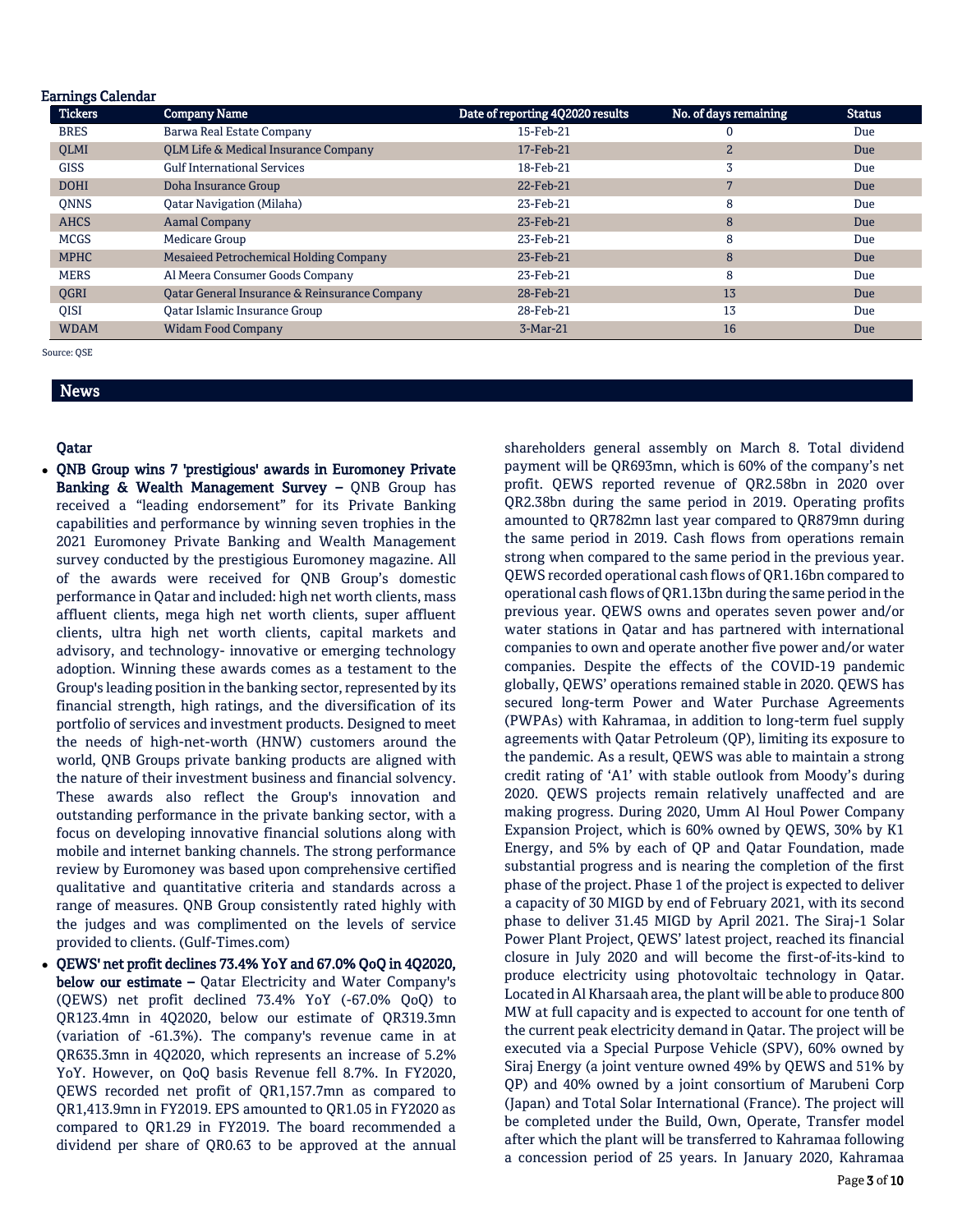entered into a long-term agreement with the SPV to buy electricity from the plant during the 25-year concession period. Kahramaa intends to develop a new power and water plant (Facility E) by 2023-2024. The facility is expected to have 2,600 MW power capacity and 100 MIGD water capacity and will be located in Ras Abu Fontas. QEWS is expected to own 55% share in the project. Further details of the project are expected to be finalised in the second quarter of 2021. QEWS, along with its JVs, has a total capacity of 10,590 MW of electricity and 481.5 MIGD of water. In addition, its foreign investment arm, Nebras Power, which is 60%, owned by QEWS holds more than 2,000 MW of electricity capacity through a mixture of natural gas, coal, and solar power outside Qatar, on equity-adjusted basis. (QNB FS Research, QSE, Gulf-Times.com)

 QAMC's bottom line rises to QR82.4mn in 4Q2020, above our estimate – Qatar Aluminium Manufacturing Company (QAMC) reported net profit of QR82.4mn in 4Q2020 as compared to net profit of QR19.5mn in 4Q2019 (323.6% YoY) and net loss of QR2.4mn in 3Q2020, above our estimate of QR49.2mn. The company's gain from 'share of results from a joint venture' came in at QR83.7mn in 4Q2020, which represents an increase of 357.7% YoY (4Q2019: QR18.3mn). However, loss from 'share of results from a joint venture' stood at QR0.5mn in 3Q2020. In FY2020, QAMC posted net profit of QR94.7mn as compared to QR80.0mn in FY2019. EPS amounted to QR0.0170 in FY2020 as compared to QR0.0143 in FY2019. The company has proposed a dividend distribution of QR195.3mn, representing a payout ratio of 206% of 2020's net earnings, equivalent to 3.5% cash dividend or QR0.035 per share. QAMC's share of revenue amounted to QR2.2bn in 2020. Sales volumes were marginally higher than last year, as its joint venture (JV) swiftly shifted the production to standard ingots (SI), as the demand for value added products (VAP) and alloys used by various industries declined during peak of pandemic due to lockdowns and lack of industrial activity. The channelling of production volumes swiftly from VAP to SI supported in ensuring achieving maximum sales volumes. Though, lower VAP volumes resulted in lower realised LME premiums. Given the demand for VAP showed signs of recovery, especially towards end of third quarter of 2020, QAMC's JV successfully shifted the product mix back to VAP from SI in the subsequent quarter, resulting in higher premiums and better margins for the quarter. Profitability remained under pressure mainly on lower revenues due to a 12% decline in selling prices, and contributed QR289mn negatively to the net profits for the review period. This was partially offset by the sales volumes, which positively contributed QR10mn to net profits in 2020. The overall cost of goods sold remained lower on declining raw material prices, energy costs and cost optimisation initiatives helped to realise savings in staff costs, plant maintenance and technical services costs. On overall basis, decline in cost of goods sold contributed QR255mn positively to the net profits in 2020. QAMC's total assets stood at QR5.8bn. Its share of net debt in the JV increased marginally by QR5mn during 2020, to reach QR1.9bn at the end of December 31, 2020, after considering share of cash and bank balances amounting to QR332mn. Share of debt declined by 8% on repayment of principal debt amounting to QR222mn. QAMC's financial position continued to remain robust despite several macroeconomic headwinds, with the liquidity position reaching QR740mn in cash and bank balances

(including proportionate share of cash and bank balances of the joint venture, after excluding restricted cash balance pertaining to dividend payable). During the year, QAMC's JV generated positive share of operating cash flows of QR684mn, marginally down 1% compared to 2019, with a share of free cash flows of QR226mn. (QNB FS Research, QSE, Gulf-Times.com)

 ORDS reports net loss of QR341.7mn in 4Q2020 – Ooredoo (ORDS) reported net loss of QR341.7mn in 4Q2020 as compared to net profit of QR459.6mn in 4Q2019 and net profit of QR649.8mn in 3Q2020. The company's revenue came in at QR7,452.6mn in 4Q2020, which represents a decrease of 6.3% YoY. However, on QoQ basis revenue rose 2.1%. In FY2020, Ooredoo Group has posted a net profit of QR1.1bn in FY2020, which was down 35% YoY mainly due to lower EBITDA and one off gains in 2019 from the Indonesian tower sales. EPS amounted to QR0.35 in FY2020 as compared to QR0.54 in FY2019. In 4Q2020 the net profit was "negatively impacted" by foreign exchange losses mainly due to the devaluation of the Iraqi dinar and a one-off impairment from an investment, Ooredoo said while announcing its financial results for FY2020. Revenue declined by 4% YoY to QR28.9bn in 2020, due to the COVID-19 pandemic impact, with a reduction in handset sales and roaming business as well as macroeconomic weakness in some of its markets. This was partially offset by growth in Indonesia, Myanmar and Palestine. EBITDA declined by 6% YoY to QR12.1bn in 2020, impacted by lower revenues and challenging market conditions across most markets. The company said it maintains its focus on digitalisation and cost optimisation, which has been reflected in a healthy EBITDA margin of 42% for FY2020. Ooredoo Group expanded its customer base by 3% to 121mn customers, boosted by additions in Iraq, Indonesia and Myanmar. The Group maintains healthy cash reserves and liquidity levels, and with a net profit of QR1.1bn, the board of directors has recommended the distribution of a cash dividend of QR0.25 per share. Ooredoo's Managing Director, Aziz Aluthman Fakhroo said, "I am pleased to report a solid financial performance across our operations, in spite of the Covid-19 pandemic and the challenging macro-economic environment. Group revenues were QR28.9bn in 2020, down 4% compared to the previous year, due to macroeconomic weaknesses in some of our markets. Throughout the year, we remained focused on our cost optimisation strategy, which enabled us to maintain a robust EBITDA margin of 42% in 2020. EBITDA during the year was QR12.1bn, down slightly from QR12.8bn in the previous year due to the decline in revenues. Net profit for the year declined to QR1.1bn, mainly due to lower EBITDA and to one off gains from the Indonesian tower sales in 2019. Ooredoo Group continues to witness strong demand for its product and services, as demonstrated by the 3% increase in our customer base to 121mn during these challenging times, supported by strong customer growth in Myanmar, Indonesia and Iraq." Ooredoo Qatar – Ooredoo Qatar delivered a solid performance in 2020, despite a range of challenges caused by the COVID-19 pandemic. Reported revenue stood at QR7bn (FY 2019: QR7.3bn), down 3% mainly as a result of the pandemic. EBITDA was QR3.7bn (FY 2019: QR4bn), 7% below FY2019, with an EBITDA margin of 52%. Following a service disruption during the period, customers were provided with a 50% discount on mobile bills as compensation, impacting the 4Q2020 results, Ooredoo said.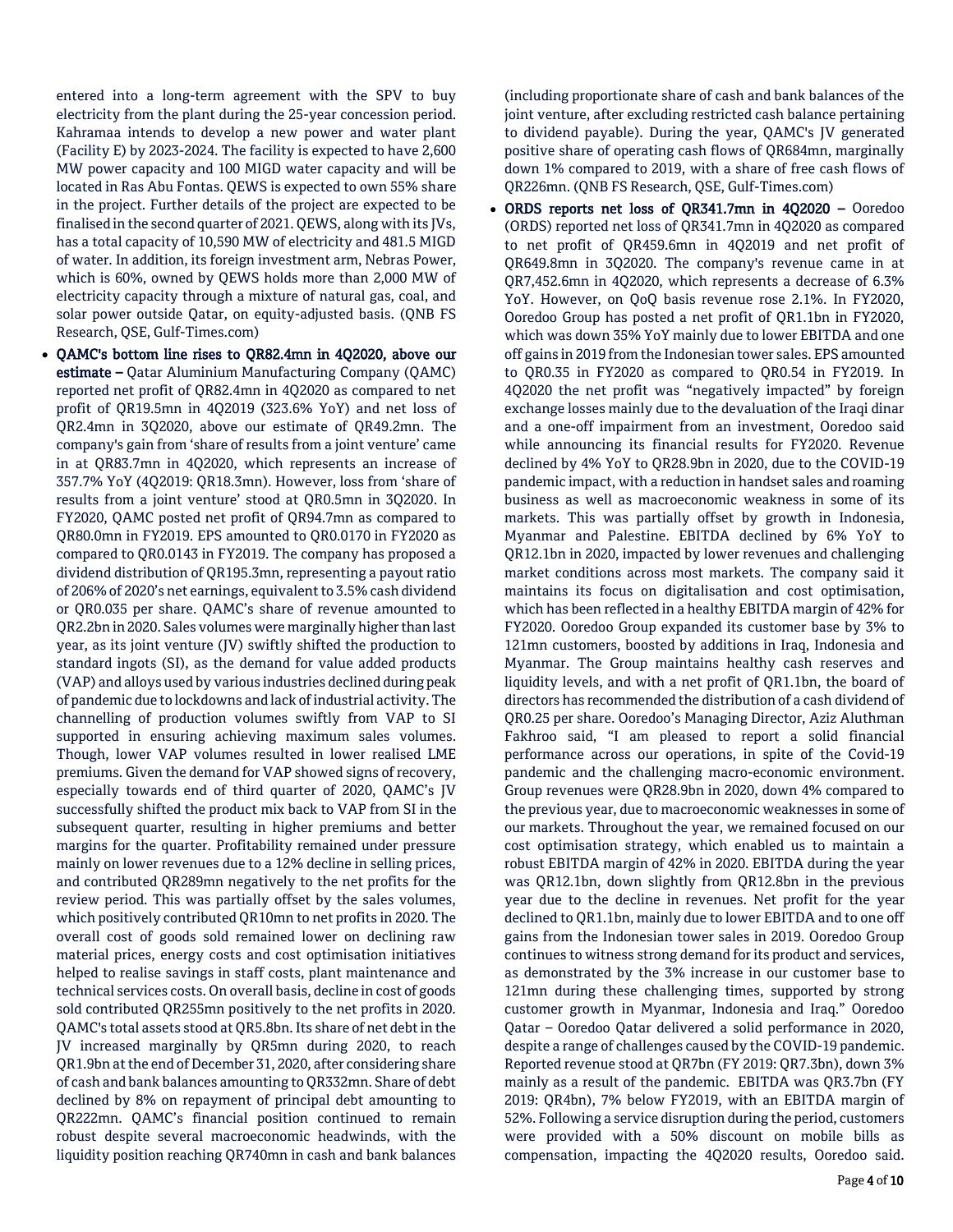Customer numbers were 3.3mn by year-end in line with 2019, with the mobile customer base growing by 1% and the post-paid base growing by 10% compared to 4Q2019. The Ooredoo ONE 'All-In-One' Home Service support posted growth of 1% in the OTV customer base compared to 4Q2019. (QSE, Gulf-Times.com)

 QATI's bottom line rises 50.0% YoY and 310.9% QoQ in 4Q2020 – Qatar Insurance Company's (QATI) net profit rose 50.0% YoY (+310.9% QoQ) to QR248.4mn in 4Q2020.The company's net earned premiums came in at QR1,531.8mn in 4Q2020, which represents a decrease of 27.5% YoY (-29.1% QoQ). In FY2020, QATI recorded net profit of QR101.0mn as compared to QR650.9mn in FY2019. Loss per share amounted to QR0.004 in FY2020 as compared to earnings per share of QR0.174 in FY2019. QATI reported gross written premiums (GWP) for 2020 remained stable at QR12.2bn compared to QR12.06bn for 2019. QATI's MENA direct operations reported gross written premiums of QR2.3bn compared to QR2.2bn in 2019. The board proposed the non-distribution of divided for the year 2020 taking into consideration the insignificant net profit achieved during the year. QATI's continued endeavour towards process efficiency and automation resulted in further improvement of its already exceptionally low administrative expense ratio for its core operations to 6.2%. QATI Group's net underwriting results for the year were directly impacted by the losses arising from the reported global market events of COVID-19 pandemic losses and abnormal catastrophe losses. The Group's net underwriting result stood at a loss of QR595mn compared to profit of QR282mn in 2019. The Group also continued to follow its prudent reserve strengthening policy across the international business. On the other hand, with the exit of several key international insurer's from the GCC region, QATI Group's direct business in Qatar and the MENA region continued to strongly consolidate its leading position by demonstrating consistent growth across select lines of business and delivering consistent and healthy underwriting profits. Despite the exceptional volatility in global financial markets, QATI's investment portfolio performed reasonably well. For the year 2020, the Group registered an investment and other income of QR1,366mn compared to QR1,036mn in 2019. On a YoY basis this reflects an annualised return on investment, excluding one-off gains, of 3.5%. Epicure Investment Management Limited, QATI Group's wholly owned investment management company is the largest investment manager in Qatar with investments assets in excess of \$7bn (including external AUM's) and is also one of the largest investment manager in GCC. In a statement QATI Group said, "2020 was one of the most challenging year for the global insurance industry. The impact of COVID-19 on global insurance markets was largely felt through the deluge of insurance claims together with the impact on investment income by elevated levels of capital markets volatility. The global insurance industry has estimated that the 2020 losses arising from COVID-19 pandemic were in excess of \$200bn. The global insurance industry also had to absorb one of worst catastrophe losses during the year with an estimated \$83bn insured loss, the fifth costliest in history. While QATI Group's international business was impacted by global losses arising from the COVID-19 pandemic and from catastrophe losses, MENA insurance operations once again delivered an outstanding performance during the year. The COVID-19 pandemic enforced strict lockdown measures helped to maintain satisfactory performance, as motor and medical lines of business saw reduced claims activity. Our successful positioning as one of the most digitally transformed insurance company in the region in the personal line segment, witnessed major growth in the B2C and B2B channels of business during the pandemic. Meanwhile our international business continued its process of de-risking non profitable business and carefully allocating risk capacity from high severity, capital intensive risks to less volatile and lower severity lines of business. The Gross Written Premiums for our international operations stood at QR9.9bn compared to QR9.8bn in 2019. Our international business now accounts for 81% of the Group's total premium base." (QSE, Gulf-Times.com)

- $\bullet$  QIMD's bottom line rises 34.2% YoY and 59.0% QoQ in 4Q2020 Qatar Industrial Manufacturing Company's (QIMD) net profit rose 34.2% YoY (+59% QoQ) to QR27.3mn in 4Q2020.The company's sales came in at QR118.4mn in 4Q2020, which represents an increase of 69.6% YoY (+19.1% QoQ). In FY2020, QIMD posted net profit of QR86.8mn as compared to QR120.8mn in FY2019. EPS amounted to QR0.18 in FY2020 as compared to QR0.25 in FY2019. QIMD's board of directors has proposed cash dividend distribution to shareholders of QR0.10 per share. (QSE)
- VFQS to hold its AGM on February 24 Vodafone Qatar (VFQS) announced that the General Assembly Meeting (AGM) will be held on February 24, 2021, at Park Hyatt Hotel Ballroom in Msheireb and 06:30 am. In case of not completing the legal quorum, the second meeting will be held on February 28, 2021, at Park Hyatt Hotel Ballroom in Msheireb and 06:30 pm. The agenda includes (1) Review and approve the Board of Directors report of the Company's activities and its financial position for the financial year ended 31 December 2020. (2) Review and approve the External Auditor's report on the Company's Accounts for the financial year ended 31 December 2020. (3) Review and approve the Company's Balance Sheet and the Profit and Loss Accounts for the financial year ended 31 December 2020. (4) Review and approve the proposal of the Board of Directors regarding the dividend payable to shareholders for the financial year ended 31 December 2020. (5) Discharge the members of the Board of Directors from any liability and discuss their remuneration for the financial year ended 31 December 2020. (6) Review the External Auditor's reports in accordance with Article 24 of the Corporate Governance Code for Companies and Legal Entities listed on the Stock Exchange issued by the Qatar Financial Markets Authority Board Decision No.5 of 2016. (7) Review and approve the Company's Corporate Governance Report for the financial year ended 31 December 2020. (8) Appoint the External Auditor of the Company for the period from 1 January 2021 to 31 December 2021 and fix their fees. (QSE, Gulf-Times.com)
- OCFS to hold its AGM and EGM on March 01 Qatar Cinema  $\&$ Film Distribution Company (QCFS) announced that the General Assembly Meeting (AGM) and (EGM) will be held on March 01, 2021, Electronically by using Zoom application at 06:30 pm. In case of not completing the legal quorum, the second meeting will be held on March 07, 2021, Electronically by using Zoom application at 06:30 pm. The agenda includes to discuss and approve the company's financial statement and income and loss statements and to approve the recommendation of the Board of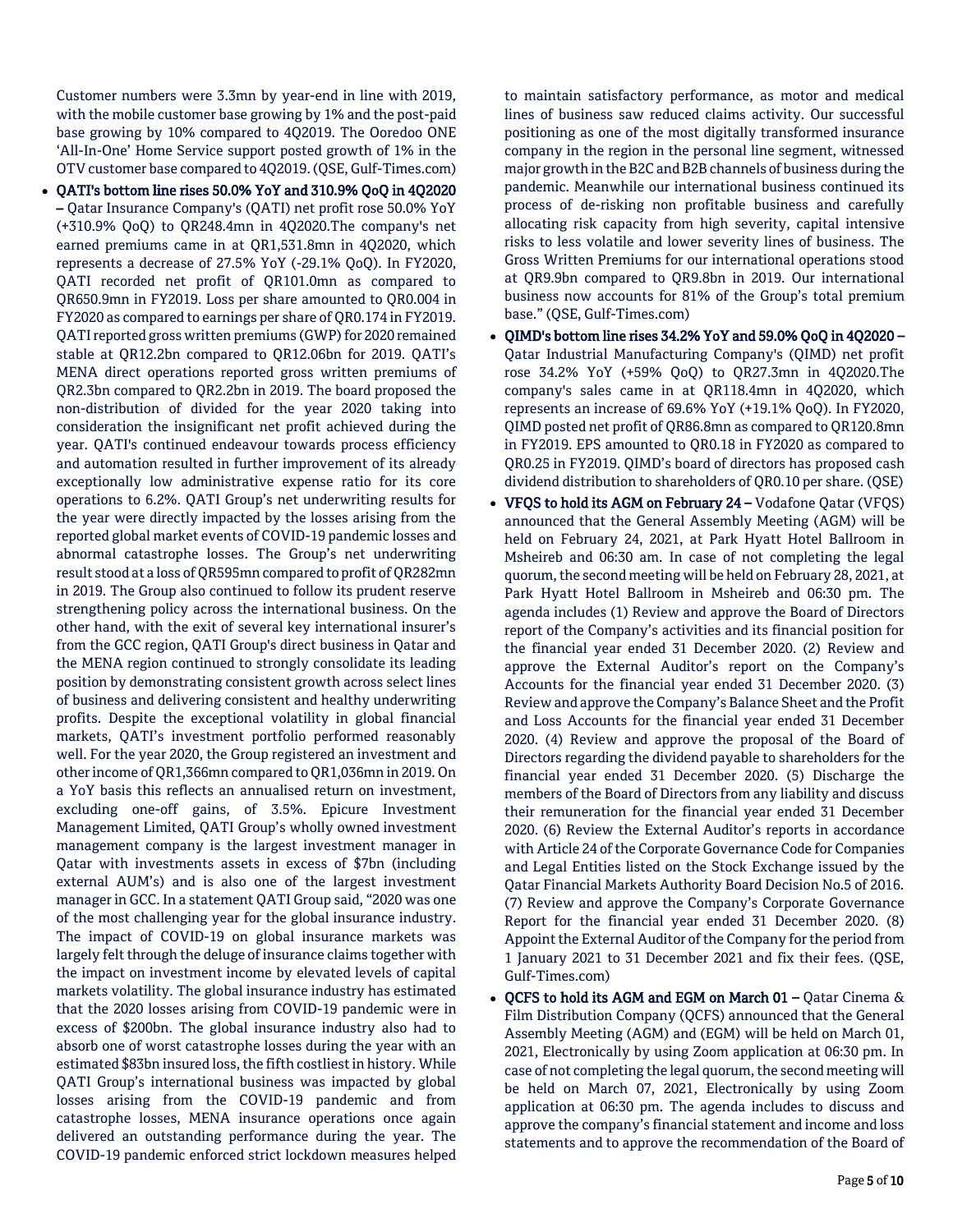Directors for distribution of cash dividends for the year 2020 at the rate of 10% of the nominal value of share capital, representing QR0.10 per share, among others. (QSE)

- GISS announces the closure of nominations for board membership – Gulf International Services (GISS) announced the closure of the period for nomination for the membership of its board of directors for 2021 - 2024 on February 14, 2021 at 02:30 pm. (QSE)
- QGRI to disclose its Annual financial results on February 28 Qatar General Insurance & Reinsurance (QGRI) will disclose its financial statement for the period ending December 31, 2020 on February 28, 2021. (QSE)
- NLCS changes the location of the AGM National Leasing Holding Company (NLCS) announced change of the location of the AGM to become electronic through video call on February 16, 2021 at 4:30 pm and in case of the quorum is incomplete the second meeting will be held on February 23, 2021 at 6:30 pm through Video Call. (QSE)
- GWCS' AGM to be held online today Under the current circumstances and in adherence to the precautionary measures taken to curb the outbreak of COVID-19, Gulf Warehousing Company (GWCS), the leading logistics provider for Qatar, will hold its Annual General Meeting (AGM) virtually through Microsoft Teams. The registration will start at 4:30 pm and the meeting will commence at 6:30 pm, on February 15, 2021. In case the quorum is incomplete, the second meeting will be held on February 22, 2021. The meeting agenda includes reviewing and approving the company's financials for the year ended 2020, assigning the external auditors for 2021, electing the new board of directors for the 2021-2023 term, approving the dividends distribution to shareholders of QR0.10 (10%), and discussing the governance report and approving it. Further details about the meeting can be found on the company's investor relations page of its website: gwclogistics.com/investor-relations. (Qatar Tribune)
- Qatar's consumer price index shrinks 1.29% YoY in January Qatar's cost of living, based on consumer price index (CPI) inflation, rose 1.23% MoM in January 2021, mainly on account of costlier transport, furniture, communication and food, according to the Planning and Statistics Authority (PSA). Qatar's core inflation reportedly moved faster the overall inflation this January on a MoM term. While Qatar's cost of living, based on consumer price index (CPI), shrank 1.29% YoY this January; the core inflation (CPI excluding housing and utilities) was down 0.21%, said the PSA figures. On a monthly basis, the country's overall inflation rose 1.23% in January 2021; but core inflation grew faster by 1.74%. The Washington-based the Institute of International Finance in its latest report forecasts Qatar's inflation to be 0.9% in 2021. The index of transport, which has a 14.59% weight, surged 4.12% and 6.11% MoM and YoY respectively in January 2021. The sector has the direct and indirect linkage to the dismantling of administered prices in petrol and diesel. In January 2021, the retail price of super saw 8% MoM jump, premium by 8.33% and diesel by 13.06%; even as on a yearly basis, their prices declined 28.95%, 25.71% and 29.73% respectively. In the case of furniture and household equipment, which has a 7.88% weight in the CPI basket, the index soared 2.96% and 2.85% on monthly and yearly basis

respectively in the review period. Communication, which carries 5.23% weight, saw its group index grow 2.01% and 3.01% jump MoM and YoY respectively in January 2021. Food and beverages, which has a weight of 13.45% in the CPI basket, witnessed a 1.44% and 0.52% increase on monthly and yearly respectively this January. The index of clothing and footwear, which has a 5.58% weight in the CPI basket, reported 1.36% expansion MoM but witnessed 6.88% shrinkage YoY in January 2021. The index of restaurants and hotels, which has a 6.61% weight, grew 1.3% and 3.05% growth MoM and YoY respectively this January. Education, with a 5.78% weight, saw its index grew 0.58% and 3.97% on monthly and yearly basis respectively this January. Miscellaneous goods and services, with a 5.65% weight, saw its index jump 0.43% and 2.81% MoM and YoY in January 2021. The index of recreation and culture, which has 11.13% weight in the CPI basket, was up 0.22% on monthly basis but plummeted 16.93% YoY in January this year. However, the index of housing, water, electricity and other fuels – with a weight of 21.17% in the CPI basket – saw a 0.83% and 5.49% contraction on monthly and yearly basis this January. The index of health, which carries 2.65% weight, declined 0.79% and 1.3% MoM and YoY respectively in January 2021. The tobacco index, which has a 0.28% weight, soared 8.37% YoY but unchanged on a monthly basis in the review period. (Gulf-Times.com)

- Import, export operations start at Abu Samra border crossing The Land Customs Department of the General Authority of Customs started yesterday morning its customs duties by opening the way for commercial exchange procedures between Qatar and Saudi Arabia. Import and export operations of goods and commercial shipments specified according to the conditions announced by the authority get underway following the decision issued on January 1, 2021 by the competent authorities to open Qatar's Abu Samra border crossing and the Salwa border crossing of Saudi Arabia. Based on the travel and return policy to and from Qatar in effect in light of the coronavirus (COVID-19) pandemic and after co-ordination with the relevant authorities at the Ministry of Public Health and the Ministry of Commerce and Industry, it has been decided to apply a number of regulatory and precautionary controls and procedures regarding the movement of incoming and outgoing goods from the Salwa border to the Abu Samra border crossing. (Gulf-Times.com)
- MoCI services to set up, renew companies in Qatar now available only online – Services offered by the Ministry of Commerce and Industry to set up and renew companies in Qatar are now available only through its electronic "single window" platform. Individuals following up on these services will no longer be received at the MoCI headquarters and its branches, the ministry has said. The ministry said this step comes in line with precautionary measures to limit the spread of coronavirus (COVID-19) and as part of its efforts to facilitate and shorten procedures for establishing companies and renewing commercial records and licenses. The comprehensive establishment service includes the reservation of the trade name upon incorporation, issuance of the commercial register, trade license, professional licenses, and subsidiary licenses of all kinds. The comprehensive renewal service includes all commercial records and licenses without being restricted to the condition that they expire within 60 days. (Qatar Tribune)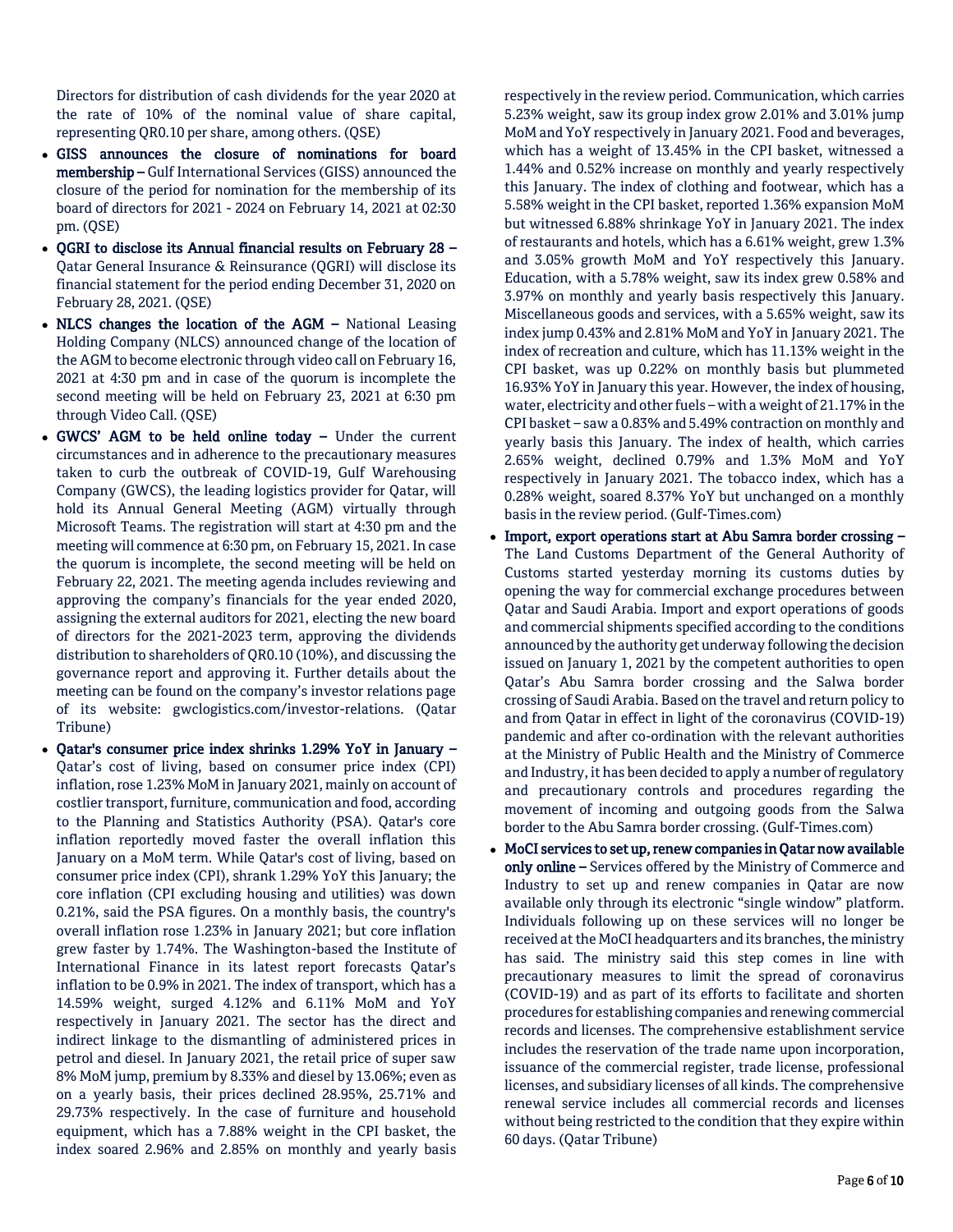#### International

- UK downplays risk of EU poaching City of London business Britain on Sunday downplayed the risk of the European Union taking business away from the City of London after Brexit, saying the real challenges come from New York, Tokyo and other areas. Britain completed its exit from the EU at the end of 2020, but the last-minute free trade deal that replaced membership of the bloc did not include arrangements for free trade in financial services - the engine of Britain's economy. Data published on Thursday showed Amsterdam has displaced London as Europe's biggest share trading center after Britain left the EU's single market, and picked up a chunk of British derivatives business. "If we're really honest about it, the challenge to London as the global financial center around the world will come from Tokyo, New York, and other areas, rather than from those European hubs, particularly if they start to erect barriers to trade and investment," foreign minister Dominic Raab told the BBC. Britain has yet to be granted the equivalence status on financial services regulation that would free up trade, because the EU says it needs information about Britain's intentions to diverge from EU rules. Britain says it has supplied all the necessary paperwork. Raab said the EU risked undermining its own competitiveness if it put up barriers in order to "nick a bit of business here and there from the City". EU authorities have previously been clear that it wants euro-denominated financial activity shifted from London to build up its own capital market under direct Brussels supervision. (Reuters)
- UK hits 15mn vaccinations as pressure builds to ease lockdown – British Prime Minister Boris Johnson hailed a "significant milestone" on Sunday as data showed 15 million first doses of COVID-19 vaccinations had been delivered, fueling calls for the government to start relaxing stringent lockdown measures. The vaccine program is seen as one of few successes in the government's handling of a pandemic that has left the country with a higher death toll and worse economic damage than its peers. With a population of around 67mn, the UK's vaccination progress is among the fastest in the world. The British government set a February 15 target date to reach 15mn people in priority categories: care home residents and staff, frontline health and care workers, all those aged 70 or over and the clinically extremely vulnerable. Johnson said all those groups had been reached in England but did not speak for Scotland or Northern Ireland, and did not say the overall target had been met. Wales said it had met the target on Saturday. In some areas those in lower priority groups have received jabs, meaning that it was not clear if the UK-wide target for the top priority groups had been met. (Reuters)
- Rightmove: UK house prices up again despite tax break deadline's approach - Asking prices for homes in Britain unexpectedly rose in January and early February as buyers kept on looking for properties despite probably being too late to benefit from a soon-to-expire tax incentive, a survey showed on Monday. Property website Rightmove said the average price of property coming to market increased by 0.5% from a month earlier after falling for three consecutive months. Prices for Rightmove's February release were collected between January 10 and February 6. In the first week of February, visits to Rightmove's website were up 45% compared with the same

period last year and the number of purchases agreed rose by 7%. But the number of new sellers was down 21%, possibly due to families being distracted by home-schooling during renewed coronavirus lockdowns across the country. Last year finance minister Rishi Sunak announced an exemption for a tax on property purchases up to 500,000 pounds (\$690,000) which is due to expire on March 31. Other measures of Britain's housing market have suggested the boom has started to fade. The Royal Institution of Chartered Surveyors said last week that its measure of house price growth slowed more than expected in January while near-term sales expectations, new buyer enquires and agreed sales all fell. (Reuters)

- Brexit causing supply problems for small UK manufacturers New post-Brexit trade restrictions have pushed up the cost of parts and raw materials for two thirds of small British manufacturers surveyed last month, and a majority reported some level of disruption. The survey of nearly 300 firms, conducted by consultants South West Manufacturing Advisory Service (SWMAS), adds to an existing picture of disruption from new customs checks that came into force on Jan. 1 for goods trade with the European Union. "Price hikes in the supply chain have been immediate, and we are hearing tales of lead times being extended on raw materials," said Nick Golding, managing director of SWMAS. Some 65% of manufacturers reported higher costs, and 54% said they had greater difficulties exporting goods to the EU. Around a fifth of manufacturers thought they might gain from customers bringing work back to Britain from the EU. Britain's government has said many of the difficulties are "teething troubles" and last week said it would make 20mn Pounds (\$27.7mn) available to help small firms get used to the new rules. Further restrictions are due to take effect later this year. (Reuters)
- Japan's economy grows 12.7% in 4Q20, beats forecast Japan's economy expanded by an annualized 12.7% in October-December last year, government data showed on Monday, a sign the country was emerging from the initial hit from the coronavirus pandemic. The preliminary reading for fourthquarter GDP exceeded economists' median estimate of a 9.5% gain. On a QoQ basis, the economy grew 3.0% in the final three months of 2020, the Cabinet Office data showed. (Reuters)
- Japan extends economic recovery as exports, capex shake off COVID pain – Japan's economy expanded more than expected in the fourth quarter, extending its recovery from its worst postwar recession as a rebound in overseas demand boosted exports and capital expenditure. But the recovery slowed from the third quarter's blistering pace, underscoring the challenge policymakers face in preventing the spread of the coronavirus without choking off a fragile recovery. The world's third-largest economy grew an annualized 12.7% in October-December, government data showed on Monday, marking the second straight quarter of increase and exceeding a median market forecast for a 9.5% gain. It was a slowdown from a revised 22.7% surge in the previous quarter, when the economy got a lift from pent-up demand after a previous state of emergency was lifted in May. Private consumption, which makes up more than half of the economy, rose 2.2%, slowing from the 5.1% increase in the previous quarter but exceeding market forecasts for a 1.8% gain. A global rebound in manufacturing activity also gave exports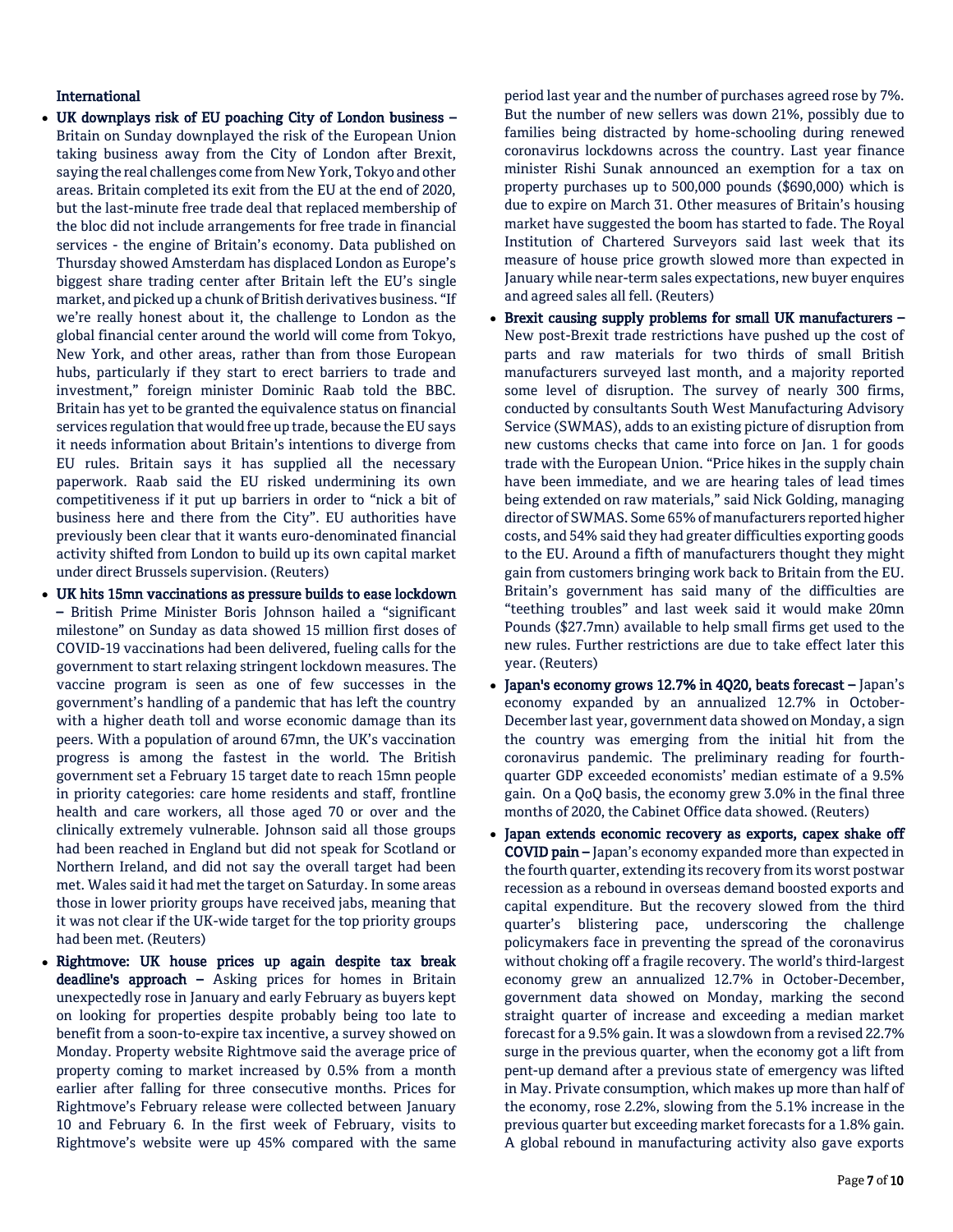and capital expenditure a much-needed boost, the data showed. External demand, or exports minus imports, added 1.0% point to fourth-quarter GDP growth. Capital expenditure grew 4.5%, marking the first increase in three quarters, the data showed. For the full coronavirus-stricken year, Japan's economy contracted 4.8%, marking the first annual fall since 2009. Japan's economy has gradually emerged from last year's initial state of emergency curbs thanks to a rebound in exports. (Reuters)

#### Regional

- ADIB's net profit falls 38.4% YoY to AED1,602.8mn in FY2020 Abu Dhabi Islamic Bank (ADIB) recorded net profit of AED1,602.8mn in FY2020, registering decrease of 38.4% YoY. Profit from operations, before distribution to depositors fell 38.7% YoY to AED2,096.4mn in FY2020. Operating Income fell 12.9% YoY to AED5,860.5mn in FY2020. Total assets stood at AED127.8bn at the end of December 31, 2020 as compared to AED126.0bn at the end of December 31, 2019. Ijara Financing stood at AED47.4bn (+2.0% YoY), while depositor's accounts stood at AED101.3bn (-0.1% YoY) at the end of December 31, 2020. Basic and diluted earnings per share attributable to ordinary shares came in at AED0.364 in FY2020 as compared to AED0.632 in FY2019. (ADX)
- NBQ's net profit falls 49.9% YoY to AED212.5mn in FY2020 National Bank of Umm Al-Qaiwain (NBQ) recorded net profit of AED212.5mn in FY2020, registering decrease of 49.9% YoY. Total revenues fell 25.4% YoY to AED560.6mn in FY2020. Net operating profit fell 35.4% YoY to AED324.5mn in FY2020. Total assets stood at AED13.5bn at the end of December 31, 2020 as compared to AED14.3bn at the end of December 31, 2019. EPS came in at AED0.12 in FY2020 as compared to AED0.23 in FY2019. (ADX)
- Burgan Bank reports net income of KD33.7mn for FY2020 Burgan Bank reports net income of KD33.7mn for FY2020. The revenues declined by 14.3% YoY to KD212.8mn for FY2020, primarily due to the pandemic-led weak operating environment and the low interest rates. However, the bank generated stable levels of Non-Interest Income for the year at KD72.8mn. The bank reported KD97.2mn of operating expenses for the year, a 4.9% improvement over previous year due to a number of costsaving initiatives undertaken during 2020 and delivered robust Operating Profit of KD115.5mn. In FY2020, the bank's customer loans and advances grew by 1.4% to KD4.3bn and customer deposits grew by 2.5% to KD4.1bn. The bank grew its Loan Book by 5.0% in its core market, Kuwait, while adopting a cautious approach in its subsidiaries' markets. (Bloomberg)
- Al Ahli Bank of Kuwait reports net loss of KD69.7mn Al Ahli Bank of Kuwait reported net loss for the full year of KD69.7mn in FY2020 compared to a profit KD28.7mn in FY2019. The operating revenue came in at KD141.5mn, a decrease of 18% YoY, operating profit came in at KD73.5mn, a decrease of 30% YoY. (Bloomberg)
- FAB obtains custody license in Egypt First Abu Dhabi Bank (FAB) obtained a custody license in Egypt that will help it settle and clear trades executed on the country's stock exchange. The license will facilitate membership of Egypt's central securities depositary, Misr for Central Clearing, Depository and Registry, according to a statement. It follows FAB signing an agreement to buy Bank Audi's Egypt unit last month. Egypt is the fourth

direct custody market FAB has added to its Middle East proprietary network in the past year. It now spans the UAE, Saudi Arabia, Oman, Bahrain, Lebanon and Egypt, with Kuwait and Qatar to follow, according to the statement. (Bloomberg)

- Abu Dhabi's Aldar 2020 net profit beats forecasts as ramps up projects – Abu Dhabi's largest real estate developer, Aldar Properties, reported on Sunday 2020 net profit of AED1.932bn, marginally higher than the prior year and beating analysts' expectations on strong development sales. Analysts had estimated AED1.705bn in net profit, according to Refinitiv data. Aldar posted a net profit of AED1.925bn in 2019. Aldar's performance was boosted by strong development sales and an increased ramp-up of development management projects. Its fourth quarter net profit was AED729mn, up 28% from a year prior. Aldar's board recommended a AED0.145 per share cash dividend for the year 2020, unchanged from last year. (Reuters)
- Saudi Utility Alkhorayef sets IPO price at top end of range Alkhorayef Water & Power Technologies set the final price of its initial public offering (IPO) at the top end of a range, seizing on strong demand from investors that supported several deals last year. The Riyadh-based utility set the price at SR72 per share after an institutional book-building process, according to a statement. The coverage ratio amounted to 6,320% of total shares on offer. Alkhorayef Water & Power had last month set the price range at SR62 to SR72 a share. The statement also said: 7.5mn shares allocated in institutional tranche, 750,000 shares will be allocated to individual subscribers. Offering period for individual investors: February 16 to February 17 Saudi Fransi Capital is the financial advisor, lead manager, bookrunner, and lead underwriter. EFG-Hermes is also the bookrunner and underwriter. (Bloomberg)
- UAE to reinstate 10% lower fluctuation limit for shares The UAE plans to reinstate a 10% daily lower fluctuation limit for shares, according to a cabinet decision reported by state-run WAM news agency. It did not say when the decision will come into effect. (Bloomberg)
- DAMAC sees at least 1-2 years before property market recovers – Dubai's property market will take at least one to two years to recover from the COVID-19 pandemic, DAMAC Properties' Chairman, Hussain Sajwani said on Sunday as the developer reported a widening annual loss. The real estate sector, where for years supply has outpaced demand for new houses and apartments, has come under added pressure from the pandemic. DAMAC, owner of the Middle East's only Trump-branded golf course, located in Dubai, made a net loss of AED1.04bn in 2020, much deeper than the AED37mn loss a year earlier as sales shrank. Sales contracted 26% to AED2.3bn, DAMAC said in a statement. Revenue, which includes past sales recognized in the annual reporting period, grew 6.2% to AED4.67bn. "With COVID-19 still prevailing across the world, tourism has dramatically fallen, which has been a critical force that drives Dubai's economy and boosts its property market," Chairman said. It will take at least 12 to 24 months to see a "substantial recovery", he said. (Reuters)
- IMF: Bahrain's economy to grow 3.3% this year, must cut public debt - Bahrain's economic recovery from the COVID-19 pandemic will be gradual, with growth projected at 3.3% this year after a 5.4% contraction in 2020, the International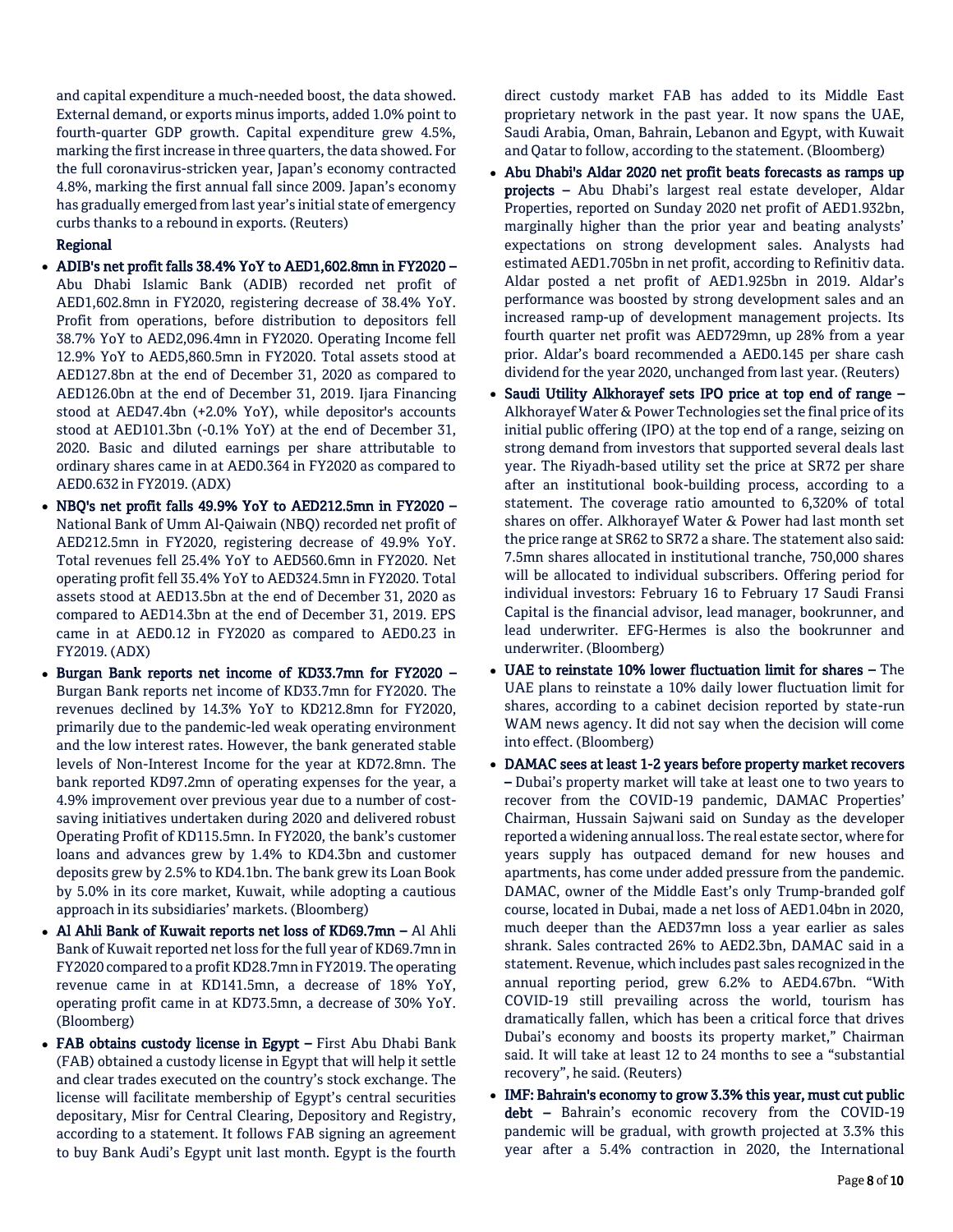Monetary Fund said on Sunday. Bahrain has accumulated a large pile of debt since the 2014-2015 oil price shock. A \$10 billion financial aid program from Gulf allies helped it avoid a credit crunch in 2018. Public debt rose to 133% of GDP last year from 102% in 2019, the IMF said. "Once the recovery firms, ambitious and growth-friendly fiscal adjustment set within a credible medium-term framework is needed to address Bahrain's large imbalances, put government debt on a firm downward path, and restore macroeconomic sustainability," the Fund said in a statement. "The adjustment would also help rebuild external buffers, solidify the exchange rate peg, which continues to serve Bahrain well as a monetary policy anchor, and support access to sustainable external financing." The IMF said Bahrain had moved swiftly to address the health and economic impacts of the COVID-19 pandemic, providing rapid access to vaccinations to those most in need and liquidity to businesses hit hard by lockdown restrictions. The projected 3.3% growth this year reflects an expected 3.9% recovery in the non-oil sector, boosted by widespread vaccine distribution. The IMF also welcomed the central bank's support for banks but warned about emerging credit risks amid weakened growth. "Reducing the role of government as an employer could also help create a more dynamic and attractive private sector and alleviate fiscal pressures," it said. (Reuters)